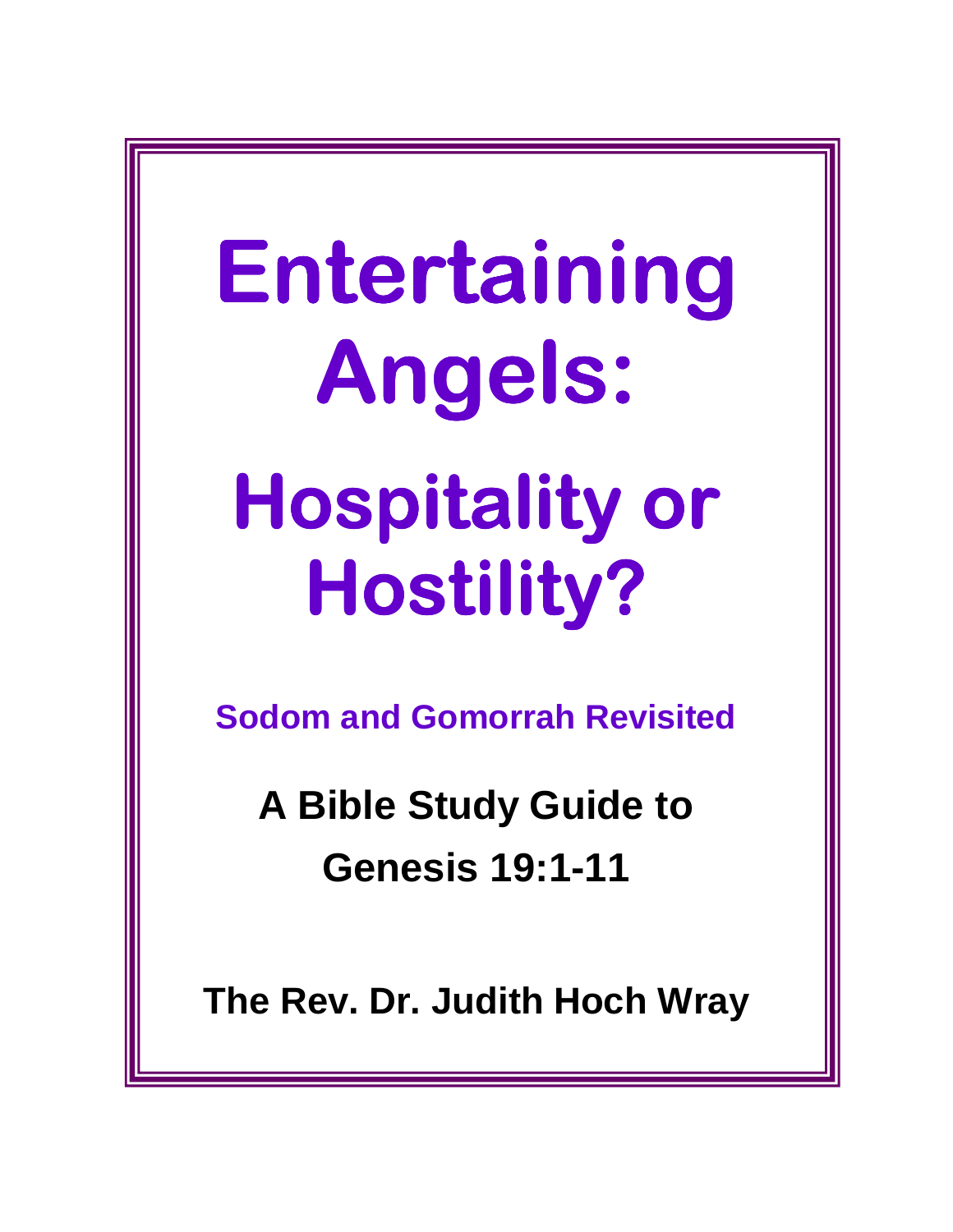On Genesis 19:1-11

**J.D. and Grace Company, Inc., 812 W. 181st Street, Suite 5, New York, NY 10033** 

**Copyright © 2006 Judith Hoch Wray All rights reserved.** 

**Unless otherwise noted Bible quotations are from New Revised Standard Version Bible, copyright 1989, Division of Christian Education of the National Council of the Churches of Christ in the United States of America. Used by permission. All rights reserved.** 

**Permission is hereby granted for personal and small group (up to 10 copies) reprinting and use of this guide. This book may not be re-sold, hired out, or circulated without the author's prior consent, nor may it be reproduced in any form of binding or cover other than that in which it is here published.** 

**For permission to reprint m[ore that 10 copies, please contact](mailto:drwray@jdandgrace.com)  drwray@jdandgracecompany.com.** 

**Wray, Judith Hoch Entertaining Angels: Hospitality or Hostility? Sodom and Gomorrah Revisited. A Study Guide to Genesis 19:1-11/Judith Hoch Wray** 

http://www.progressivebiblepreacher.com Wray - 2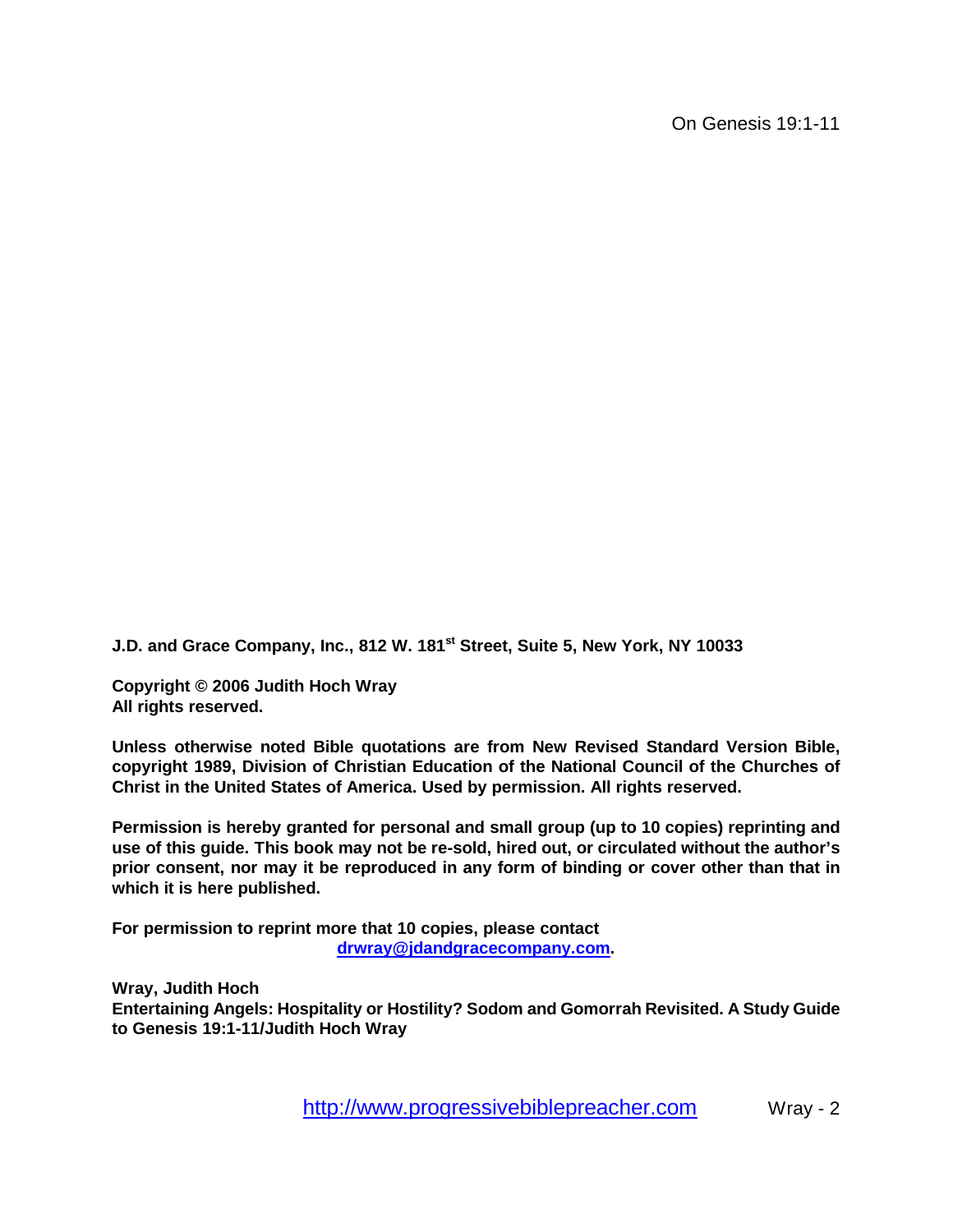## **About the Author**

The Rev. Dr. Judith Hoch Wray is a progressive, feminist biblical scholar, preacher, teacher and writer. She earned a Ph.D. in New Testament Studies from Union Theological Seminary in New York City and has taught at several theological seminaries in the United States. She is adjunct faculty, teaching Preaching, at Garrett-Evangelical Theological Seminary in Evanston, IL, and is



serving in 2006-2007 as a lecturer at Union Theological Seminary in New York City. She is the author of numerous articles, books, and essays on the Bible, on preaching, Christian ministry, and on contemporary justice issues. A pastor and Bible teacher for over 35 years, Dr. Wray knows how to bring the scriptures to life for believers and seekers alike.

Dr. Wray is well-known as an excellent preacher and speaker and as an effective retreat and conference leader. Her passion for the scriptures and for making the Bible accessible to everyone energizes all of her presentations.

You may sign up for her occasional e-zine and to receive news of available Bible study and preaching resources by going to [http://www.progressivebiblepreacher.com.](http://www.progressivebiblepreacher.com/)

To inquire about speaking or preaching engagements, write her at [drwray@jdandgracecompany.com.](mailto:drwray@jdandgrace.com)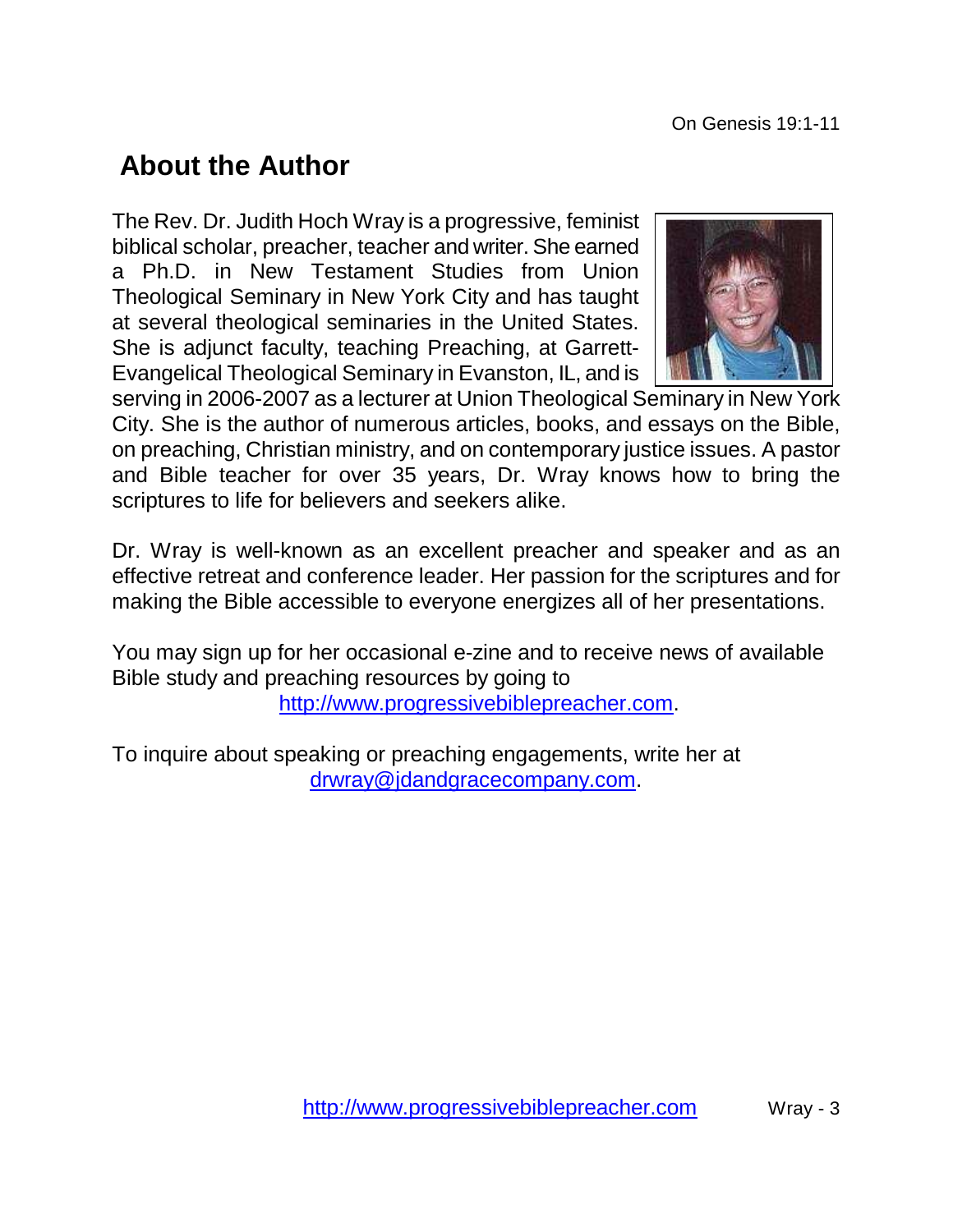# Entertaining Angels: Hospitality or Hostility?

# **Table of Contents**

| Step 4. Researching Key Concepts, Phrases, Words  15             |
|------------------------------------------------------------------|
|                                                                  |
|                                                                  |
|                                                                  |
|                                                                  |
| Appendix: Notes on Translations, with Examples from Jude  20     |
| Postscript: On Transforming Bible Study into Faithful Living  24 |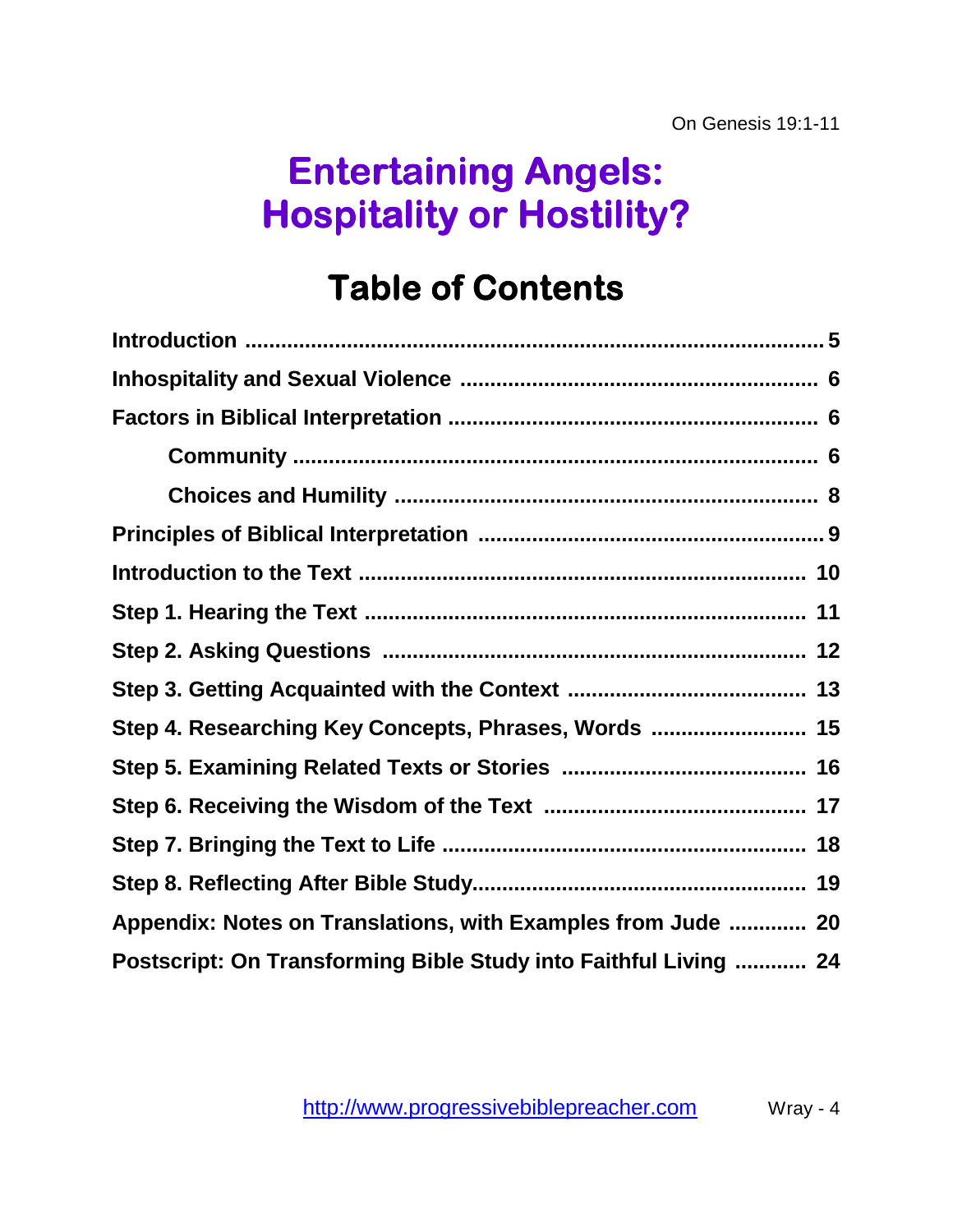## **Introduction**

Welcome to this Group Bible Study Guide for Genesis 19:1-11, a text usually identified as the story of Sodom and Gomorrah. The Study Guide assumes that a group of persons will gather together to listen to the text and engage in a responsible study of the text and context of the story in order to get a clearer understanding its meaning for persons of faith today.

Of course, this study can be undertaken by an individual, though the benefits of the wisdom and perspectives of the community will be reduced. If you study this as an individual, you are encouraged to take the time to engage each of the activities and discussion questions recommended throughout the study guide.

Also note that a thorough study of this text will require several hours, even several sessions, of engagement by the group or individual. Take the time to read the primary biblical texts, other pertinent biblical texts, and the study guide. Take time to discuss the questions presented along the way.

I am believing that you will be blessed with new insights into the biblical text and into essential principles of Bible study, and that these insights will provide guidance as you address contemporary issues of hospitality and interaction with those who are strangers (or whom seem strange) to us.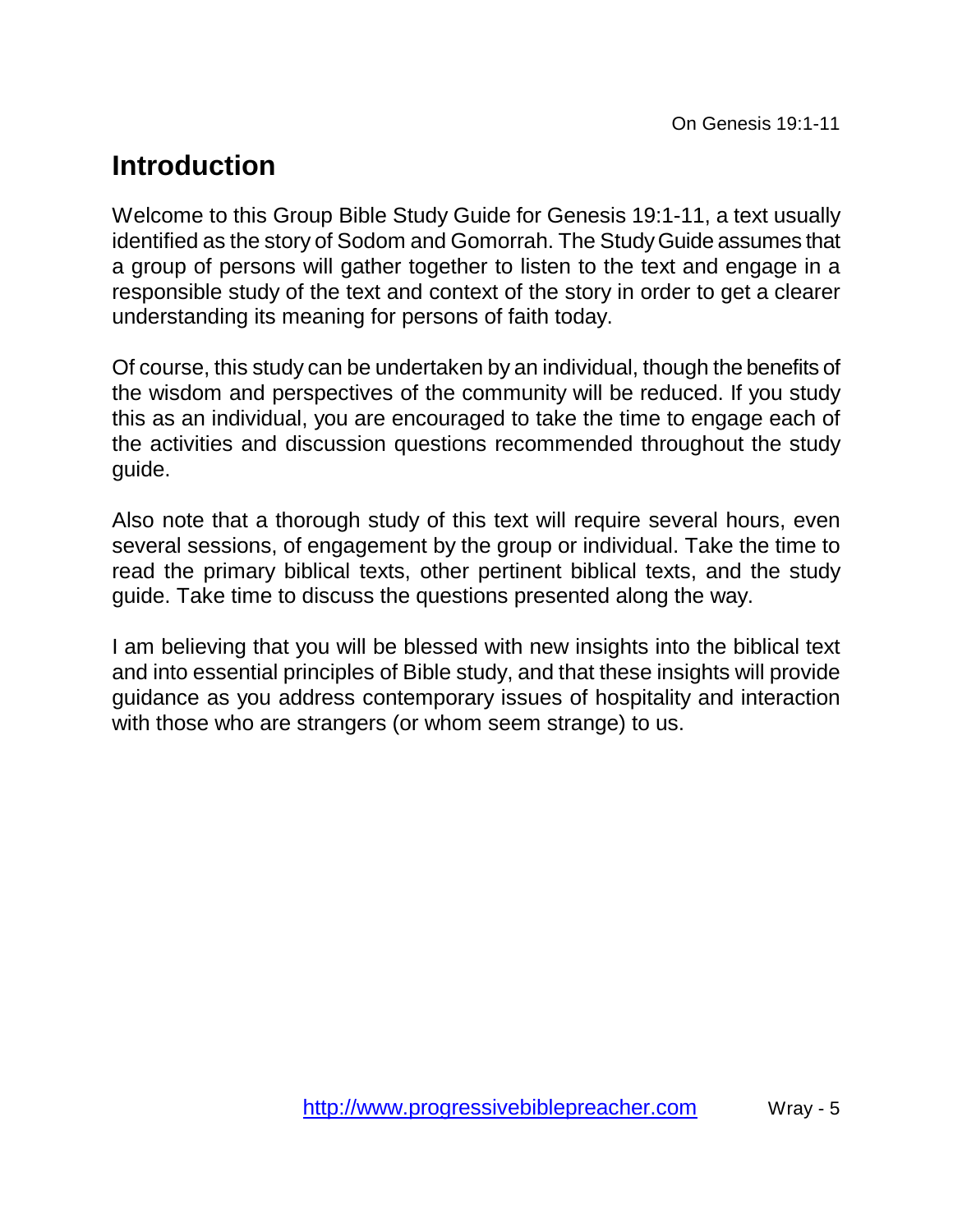# **Inhospitality and Sexual Violence**

#### **A Guided Group Bible Study of Genesis 19:1-11**

One of the most misinterpreted texts in the Bible, this story about the necessity of hospitality invites our attention as we listen for wisdom about how to treat those who are strangers or different among us. The account sheds light on the seriousness of the requirement of hospitality in the ancient Near East, the relationship between humans and angels, and the place of women in that culture. Within those contexts are a number of challenges to responsible and faithful biblical interpretation.

## **Factors in Biblical Interpretation**

## **Community**

Before beginning this study, we do well to consider the principles of biblical interpretation which inform responsible and faithful interpretation of any text. Remember that impartial interpretation is not possible. Everyone reads any text, any situation, any received information through lenses that have been tinted by life experiences, received teaching, past experiences.

I am not impartial in my reading and interpretation of scripture. My life experience and received teaching have informed the way I see, hear and understand God's word.

You are not impartial in your reading and interpretation of scripture. Your life experience and received teaching have informed the way you see, hear and understand God's word.

Does that mean that no interpretation of scripture can be trusted? Not at all. It does mean that however one interprets and understands a text, humility is in order. God has yet more light to send forth from God's word. And that more light will probably be revealed in community.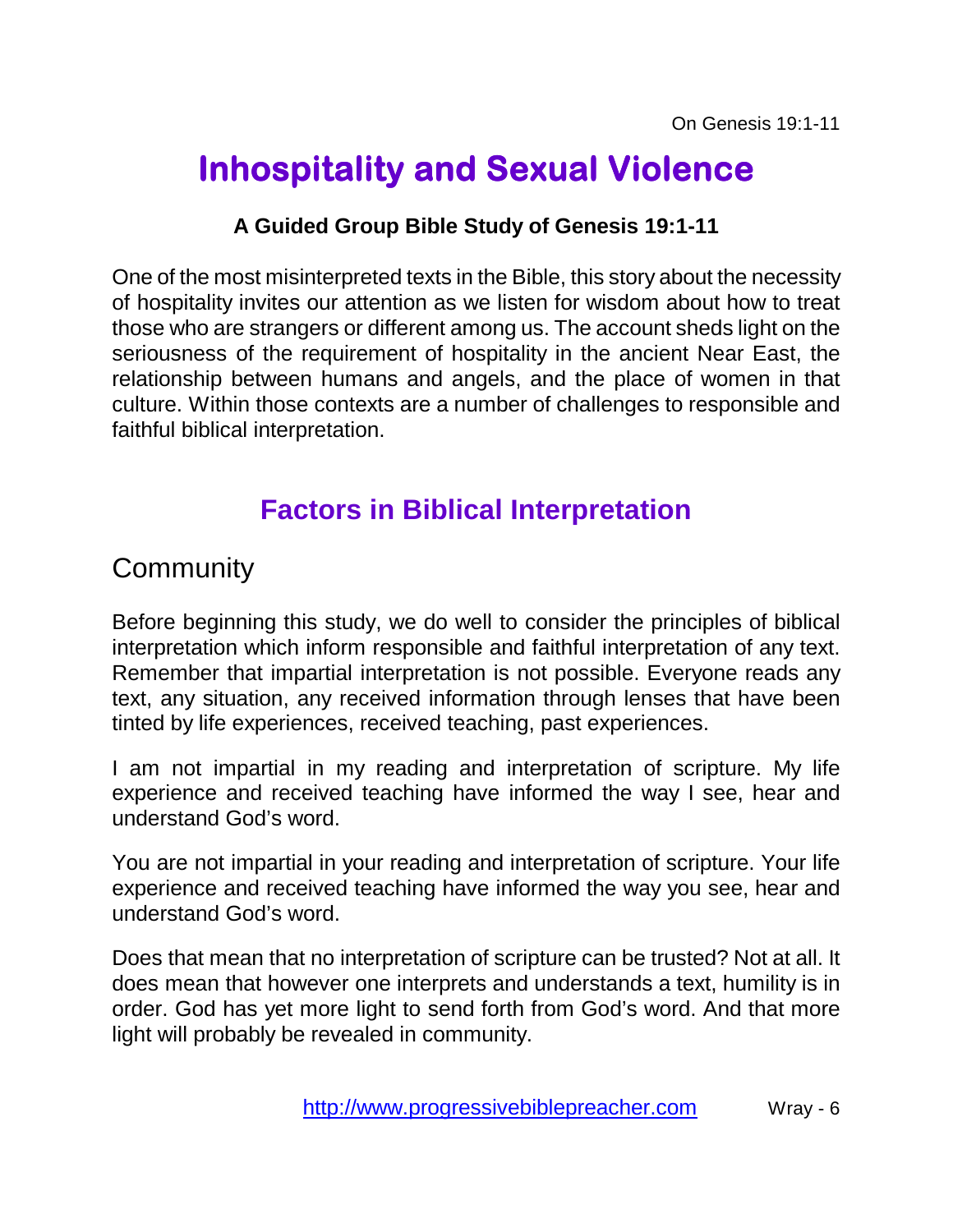As Christians, we study the scriptures in community, not so those in authority may define how others understand the texts, but so the perspectives and insights of the community may inform and enlighten the whole body together. Until that Day when we see the Christ face to face, we need each other and we need to share the different "parts" we see. "For now we see in a mirror, dimly, but then we will see face to face. Now I know only in part; then I will know fully, even as I have been fully known" (1 Cor 13:12). In the meantime, the only certain community mode is faith in Christ, trust in God, and love for one another.

When we do biblical interpretation in community, with the whole people of God, we can receive the gift of multi-faceted perspectives. When we are honest about our own fears and questions related to the authority of scripture, the church can be open to whatever it may be that God wants to teach in this present situation. So find some friends to study this text with. Listen together for insights you may not have heard before.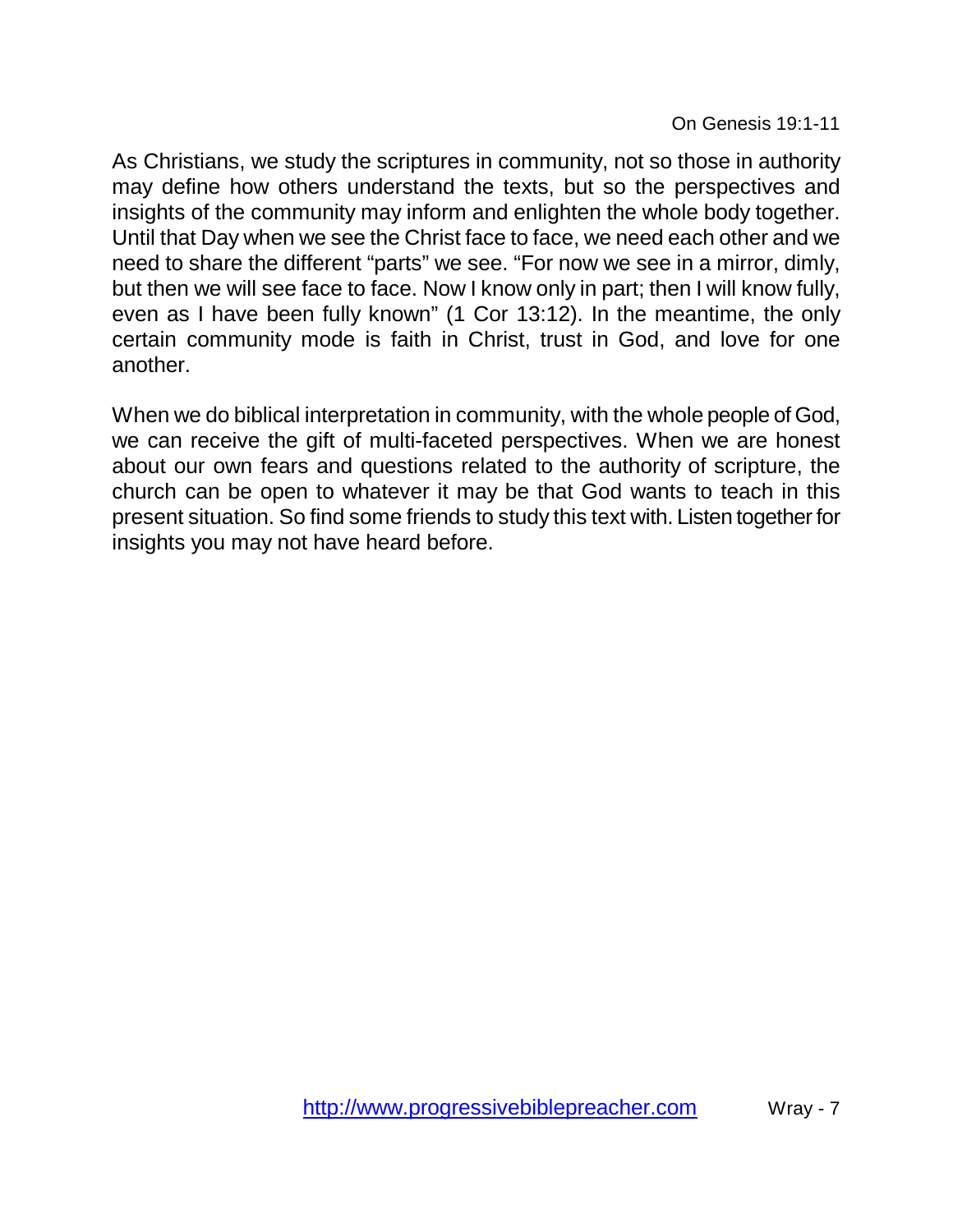### **Choices and Humility**

Since the authority of scripture is at stake, we begin with an examination of the principles of biblical interpretation rather than with any particular doctrine or belief based on the scriptures. Whether we realize it or not, we all pick and choose which scriptures we read as "of God" and which scriptures we ignore or try to explain away. Determining on what basis we shall measure the faithfulness of a particular translation or interpretation is integral to our discernment process. At the same time, we are diligent to avoid bibliolatry

We dare not replace the affirmation, "Jesus the Christ is the Word of God" with "the way I understand the Bible is the Word of God."

(the worship of the Bible as if the Bible were God), because bibliolatry is a form of idolatry, and idolatry is the root of many sins. Protestants have continuously confessed that we dare not replace the affirmation, "Jesus the Christ is the Word of God" with "the way I understand the Bible is the Word of God."

Christians have given their lives throughout the centuries in defense of the Gospel. Christians have also slaughtered others in the name of Christ, ostensibly in defense of the gospel. Good intentions do not necessarily lead to righteous results. Surely humility is the first requirement at this point in history.

Disciples of Christ have long proclaimed as a central principle of our fellowship and witness: "In essentials unity, in opinion diversity, in all things charity." In the midst of attempts to discern wisdom for the church in this age, to interpret the scriptures responsibly, what are the essentials?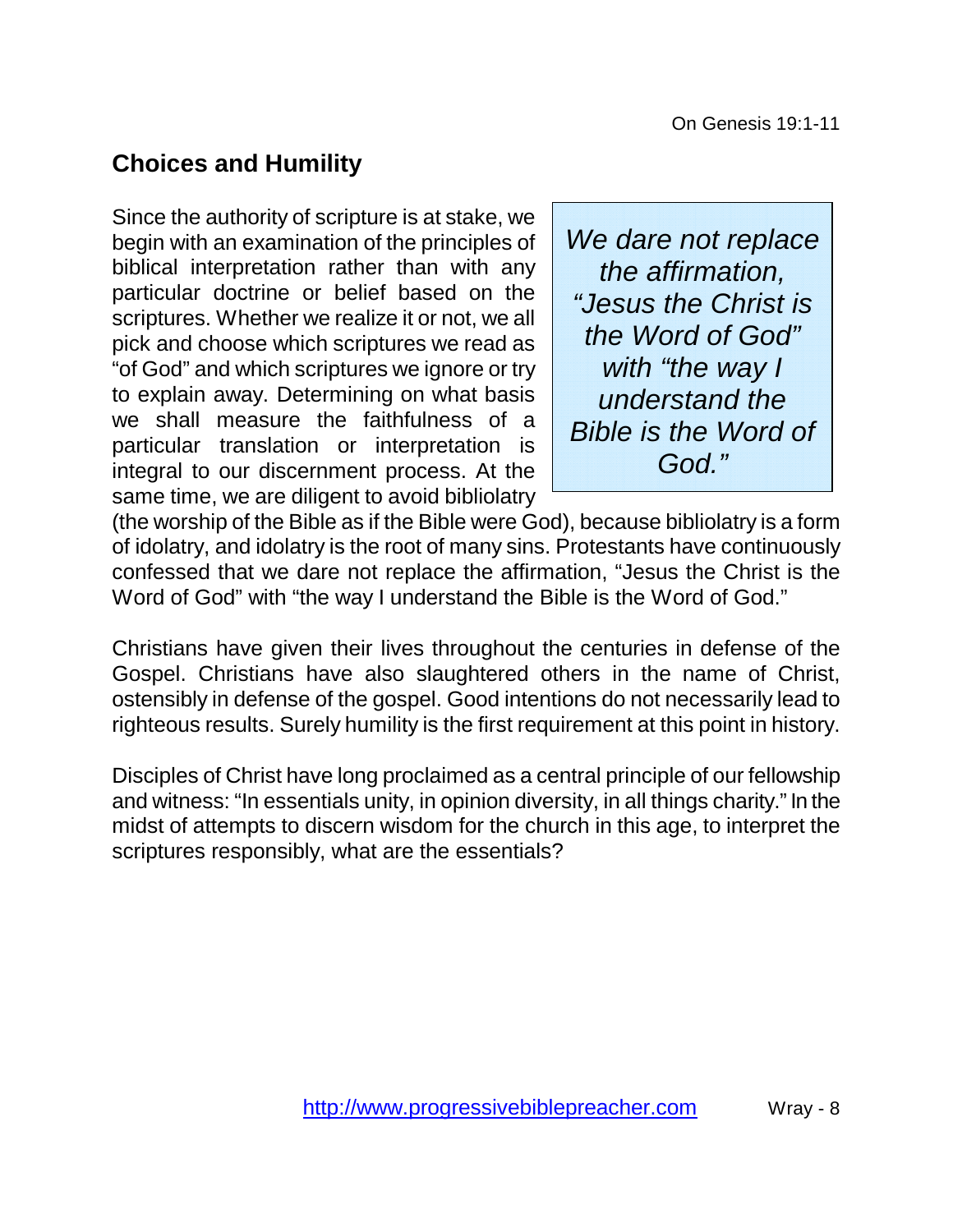## **Principles of Biblical Interpretation**

The following list includes principles generally accepted by scholars of the Bible, principles which I use whenever approaching a text. As we move through the study of Genesis 19, we will return to these principles to guide our interpretation.

1) **The meaning of any given text is conditioned by its immediate scriptural context.** For example: Someone can accurately say that the Bible says, "There is no God." However, the context corrects that reading: "Fools say in their hearts, 'There is no God'" (Ps 14:1; 53:1, NRSV).

2) **The witness of the whole Bible serves to modify and correct the witness of individual parts.** For example: Certain biblical texts deny the possibility of resurrection [See Psalm 115:17; Eccl 9:5]. However, the general witness of the scriptures and the testimony concerning Jesus the Christ affirm, proclaim and expect the resurrection.

3) **The biblical texts were written in particular socio-historical contexts. To discern God's wisdom for a different socio-historical context, the dynamics and implications of the original context must be considered.** For example: We no longer require non-Jews to become circumcised in order to become Christians. We no longer quote the Bible to justify slavery. Most Christians no longer feel a need to obey the purity laws which forbid the eating of pork or shellfish.

4) **The life, ministry, death and resurrection of Jesus the Christ is the filter through which we finally discern the significance of the varied witnesses of the scriptures.**

5) **Humility** is the order of the day, lest we find ourselves, like Job, needing to confess that "...I have uttered what I did not understand, things too wonderful for me, which I did not know" (Job 42:3).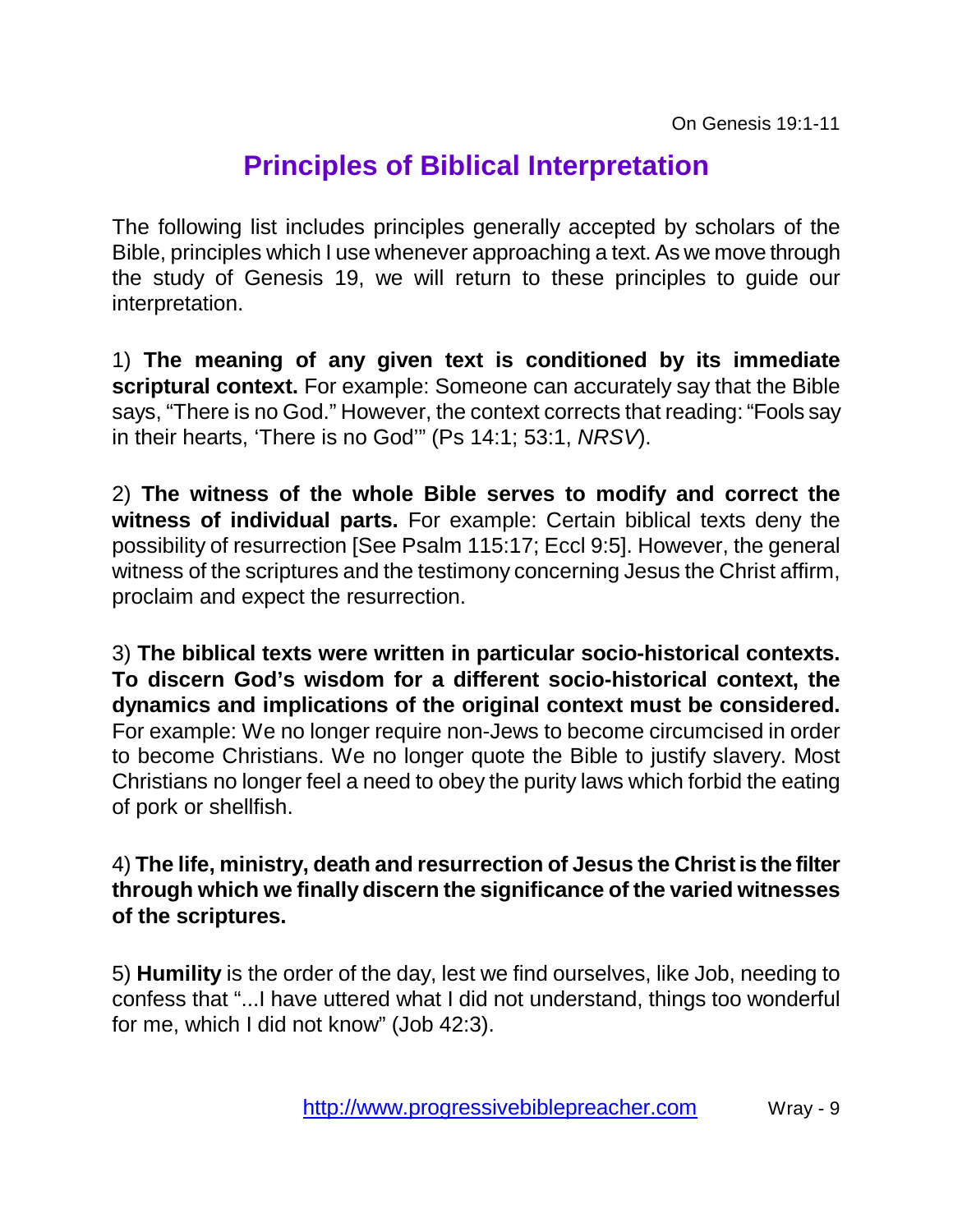#### **Introduction to the Text**

This text has long been used as justification for fear and hatred of persons who are lesbian, gay, and bisexual. The ancient storyteller, however, had a very different agenda, an agenda frequently lost in misinterpretation and prejudice. The suggestions for a nine-step group study of the text found below will provide a model for effective and faithful biblical interpretation which can be used with this and any other text. [You will note that I count the Postscript as Step Nine, even though it is not labeled as such.]

#### **Genesis 19:1-11**

The two angels came to Sodom in the evening, and Lot was sitting in the gateway of Sodom. When Lot saw them, he rose to meet them, and bowed down with his face to the ground.  $2$  He said, "Please, my lords, turn aside to your servant's house and spend the night, and wash your feet; then you can rise early and go on your way." They said, "No; we will spend the night in the square." $3$  But he urged them strongly; so they turned aside to him and entered his house; and he made them a feast, and baked unleavened bread, and they ate.

 $4$  But before they lay down, the men of the city, the men of Sodom, both young and old, all the people to the last man, surrounded the house; <sup>5</sup> and they called to Lot, "Where are the men who came to you tonight? Bring them out to us, so that we may know them." <sup>6</sup> Lot went out of the door to the men, shut the door after him,  $<sup>7</sup>$  and said, "I beg you, my</sup> brothers, do not act so wickedly. <sup>8</sup> Look, I have two daughters who have not known a man; let me bring them out to you, and do to them as you please; only do nothing to these men, for they have come under the shelter of my roof." <sup>9</sup> But they replied, "Stand back!" And they said, "This fellow came here as an alien, and he would play the judge! Now we will deal worse with you than with them." Then they pressed hard against the man Lot, and came near the door to break it down. <sup>10</sup> But the men inside reached out their hands and brought Lot into the house with them, and shut the door.  $11$  And they struck with blindness the men who were at the door of the house, both small and great, so that they were unable to find the door.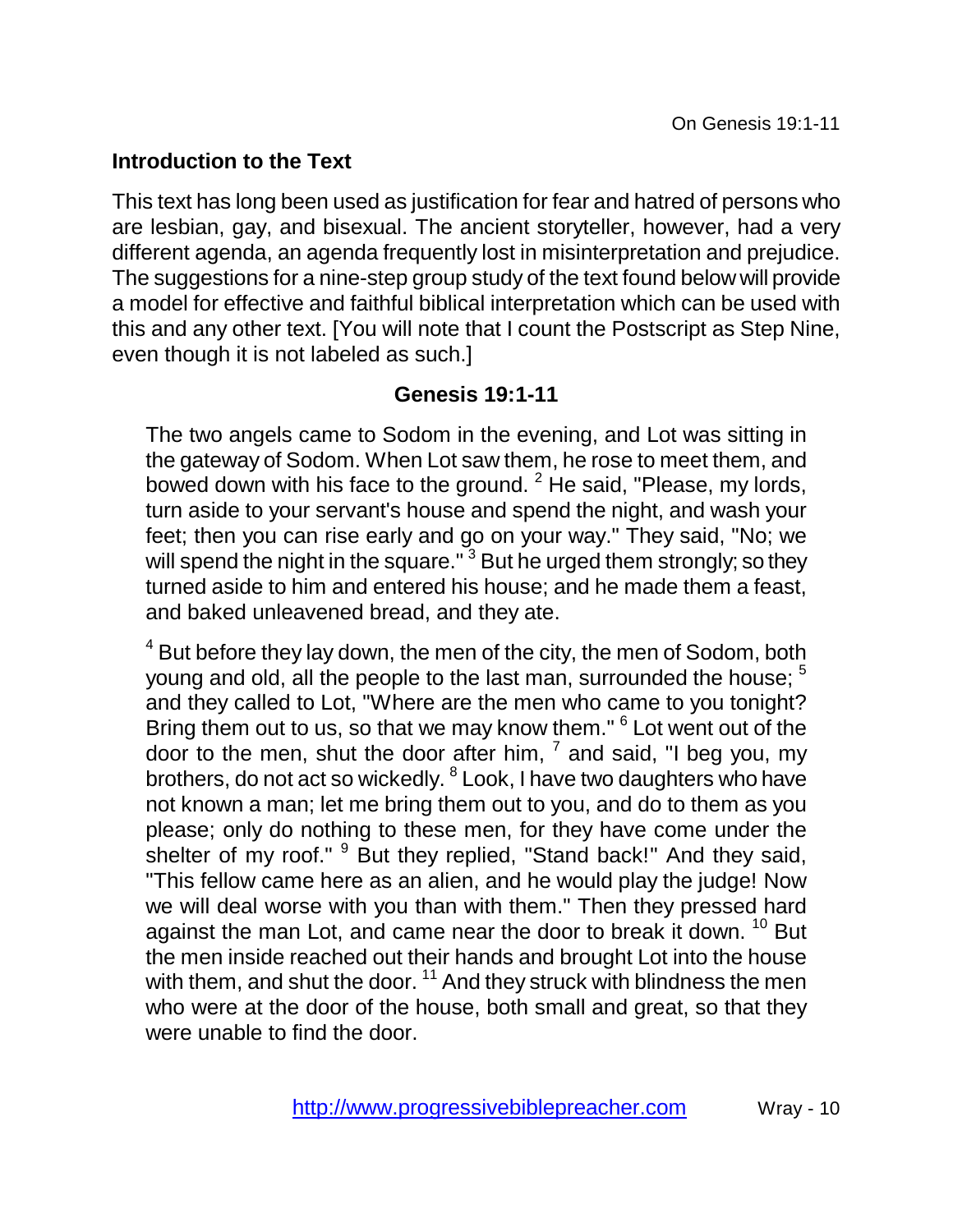## **Step 1. Hearing the text**

This story, like other ancient stories, was meant to be told aloud, probably around a campfire or while sitting near the source of heat in the home, teaching the children the moral values of the family and culture. Most Christians cannot understand the story in its original language, Hebrew. We can, however, hear the story aloud in order to participate, at least marginally, in the oral tradition from which this story sprung.

If you are studying in a group (the preferred method), ask one person to stand and read aloud as everyone listens. Do not follow along with your eyes. Listen to the story being read / told. Let someone else read so the group hears it in a different voice. Then everyone read it aloud (all at the same time) while walking around the room, allowing your body, mind and spirit to experience the text as well as hear it. Yes, I know that such behavior may seem strange at first. Trust the experience. Then as a group talk about the experience.

#### **For group discussion:**

What did you hear differently or afresh as you were reading it aloud while walking around the room? What word or phrase captured your attention? What feelings did you notice in your body?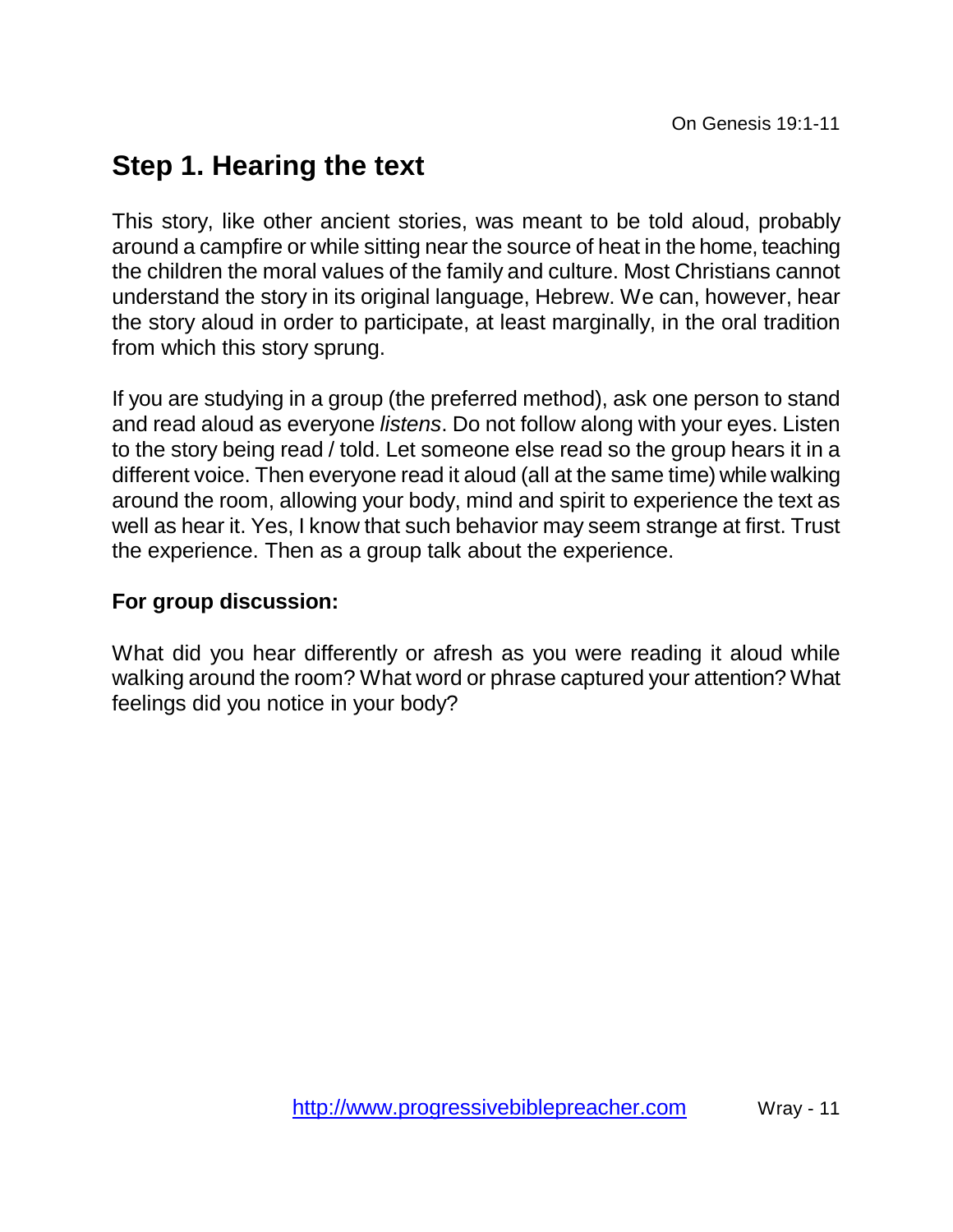## **Step 2. Asking questions**

Based on your first experiential reading of the text, begin to list, as a group, the various questions what are raised in your mind. Such a list can aid you in the study process that will follow. No question is too silly, no question is out-ofbounds. Be honest with yourself and the text. Write the list of questions on newsprint, blackboard, whiteboard or power-point so that all may see them. Sample questions that may arise:

- (1) Verse one begins by identifying "the two angels" as if the hearer should know who they are. Where did they come from?
- (2) Why is Lot sitting in the gateway of Sodom?
- (3) Does Lot know they are angels?
- (4) Why does Lot address them as "my lords"?
- (5) Why do the angels at first resist Lot's offer of hospitality?
- (6) What is the significance of the feast Lot makes for the angels?
- (7) The words "man" and "men" are repeated over and over in this account. What is the significance, if any, of that repetition?
- (8) Is "to know" really a biblical metaphor for sexual intercourse?
- (9) The narrator says every man in the city surrounded the house demanding to know the strangers who were in Lot's house. What is the significance of this detail?
- (10) Does this text really condemn homosexual behavior?
- (11) Why would Lot offer his two daughters to the violent crowd of men?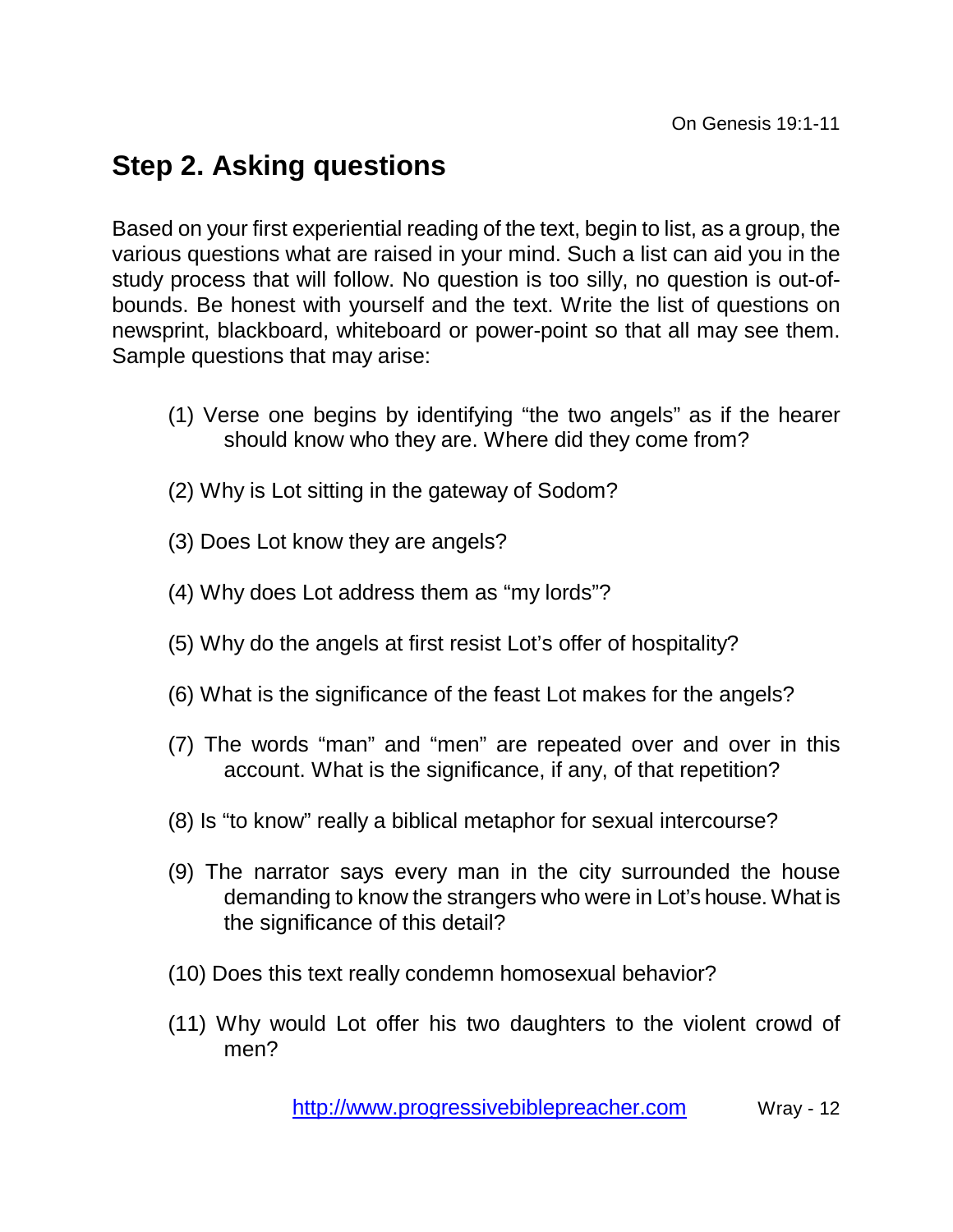## **Step 3. Getting Acquainted with the Context**

Note: Every biblical text has a context. That means it belongs within the larger framework of the biblical book in which it is found and of the faith story of which it is a part. Responsible biblical interpretation requires an understanding of the context of any text.

Genesis 19:1-11 is only a small portion of the dramatic saga of Abraham and Sarah's relationship with God that begins in Genesis 12 and continues through the death of Sarah in Genesis 23 and the death of Abraham in Genesis 25. Foundational for the faith tradition of Jews and Christians, this saga is proclaimed as continuing far beyond their personal stories, as essential to the salvation story of many peoples and nations.

Genesis 19:1-11 appears to be the story of Lot, the two angels, two daughters, and all the men of Sodom. Its larger context, however, reveals that the story, to be understood, must include Abraham's interaction with three angels and their discussion about how many righteous persons might be found in Sodom in order to save the city form God's wrath.

Therefore, in order to understand chapter 19, the study must begin with Genesis 18. To skip this larger story is to skip essential insights into the reasons the story was told around many fires and why it was recorded in the Book of Genesis. As a group, read aloud the entire story of Sodom (or listen to the story being read): Genesis 18:1–19:29. (If you need to review the discussion about reading texts aloud found on page 9, please do so.)

#### **For group discussion:**

What insights or surprises did you hear as you listened to the larger story? Are there any parts of the story (or all of it?) that you want to hear again in order to gain a bit more clarity? Allow all participants, from the youngest to the oldest, an opportunity for their observations and questions to be voiced.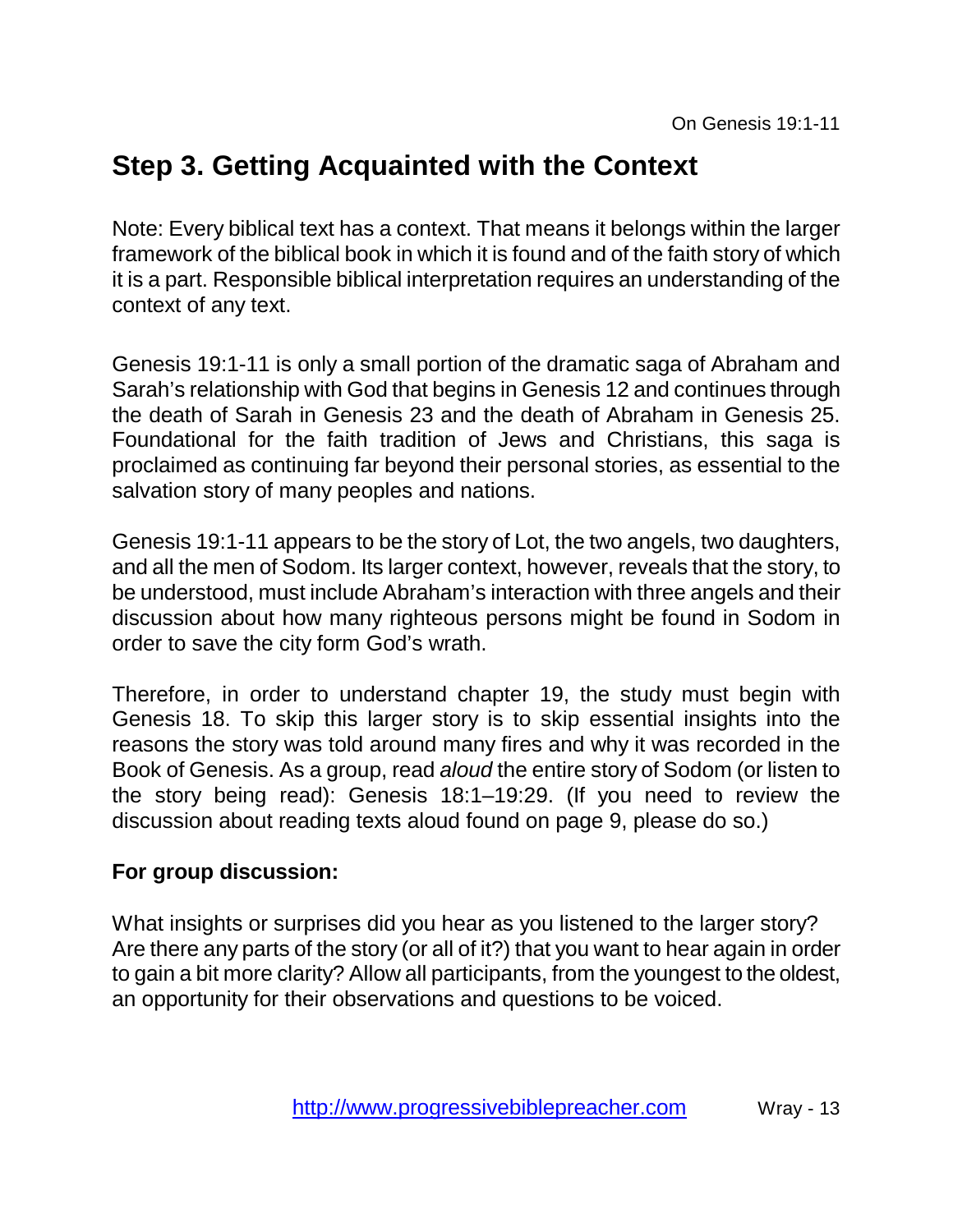#### **Group discussion continued:**

Note how the Ancient Near East principle of hospitality is presented in this story:

- a) What hospitality does Abraham offer the three men who come to visit his tent?
- b) What acts of hospitality does Lot offer the two men (who are now identified to those who listen to the story as angels) when they arrive at the gateway of Sodom?
- c) Do you think Lot knew the men were angels?

Only gradually does the narrator unfold the identity of the three men who visited Abraham. Practice your textual detective skills. Where, in the narrative, are the men identified?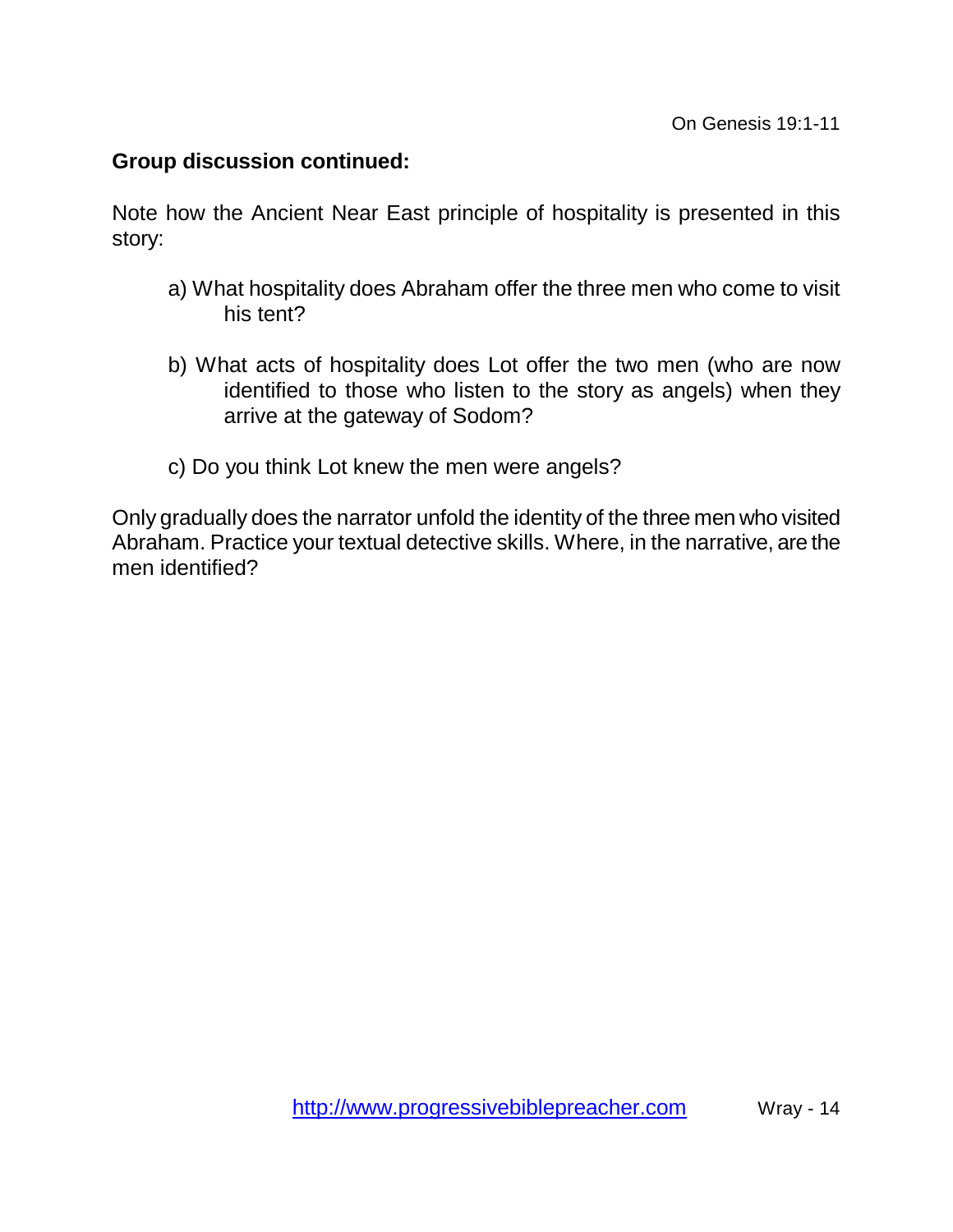## **Step 4. Researching Key Concepts, Phrases, Words**

One principle of responsible Bible study includes making sure that you understand key concepts, phrases, and words in the text in the ways they were understood by the writer and by those who first heard the story. Recognizing that, in the twenty-first century, we are so far removed from the culture of the original story, readers will want to retain a sense of detective work and of humility. Let us see what clues we can find in the text itself and in other ancient texts that will shed light on the story. And let us remain in a state of humility, defined as expecting to learn something new from each encounter with the text.

Surely it will be helpful to examine how Sodom and Gomorrah are discussed in other biblical texts. How is Sodom described? How is the sin of Sodom defined and in what context?

Sodom is mentioned, at least in passing, 23 times in the Bible. This list can be found in an unabridged concordance to the Bible or by doing a word search in an electronic version of the scriptures. Look briefly at these texts. Reading through this list suggests that the story of Sodom (or reference to it) was frequently used in morality tales among the Jewish communities. Most of these references assume the hearers understood the point of the story and so do not elaborate on the cause of Sodom's condemnation. Only a few texts become a bit more disclosing about the sins of Sodom.

As a group, read the following texts aloud. On newsprint, list the notable characteristics of Sodom and the context in which discussion of Sodom arises in these passages. How do these texts shed light on our study of the story?

Ezekiel 16:48-50

Matthew 10:5-15 / Luke 10:3-12

 Jude 1:6-7 (Please see the Appendix, pp. 20-22, for important extra commentary on and study of Jude 6-7. Note to leader: this may require a full session of group study.)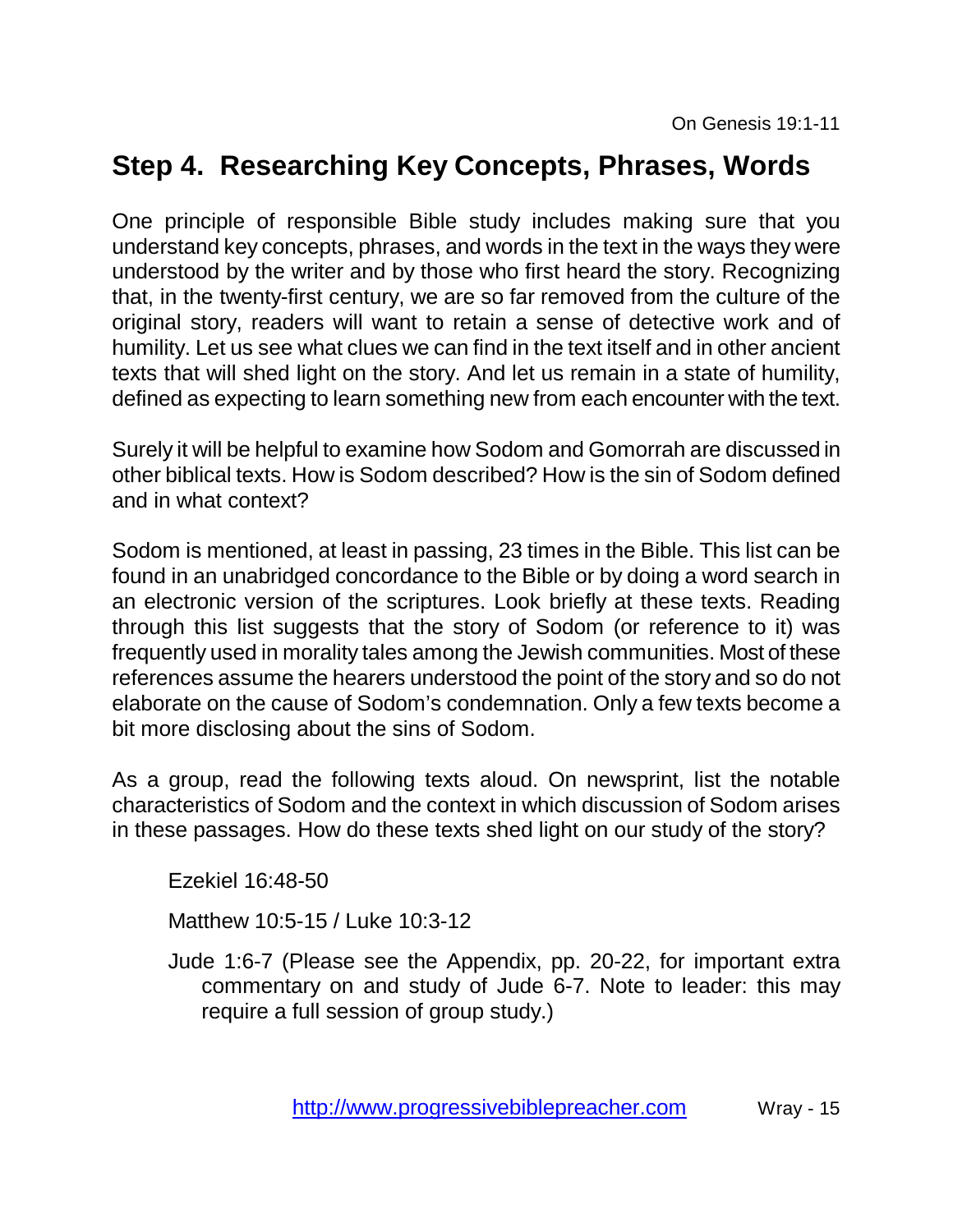## **Step 5. Examining Related Texts or Stories**

Most stories in the Bible are not isolated tales. Stories not only appear in a specific literary context, they are also part of a tradition with a history. Traditional themes are revisited again and again with different characters and with slightly different nuances of meaning or outcomes. For example, note how many times the theme of man-meets-woman-at-a-well is repeated throughout the Bible. [See Genesis 24; Genesis 29; John 4] Examining these repeated traditions can shed light on the significance of each individual account.

As we read the story in Genesis 19:1-11, it will also be helpful to look at a similar story in Judges 19:22-30. In your group read aloud (or have someone read aloud) Judges 19:22-30.

#### **For group discussion:**

Compare and contrast this story with the account in Genesis 19.

What details of the stories are similar? Different? How does the "moral of the story" seem to differ between these two stories?

- How might "tradition history" explain the similarities in the account?
- How are we to hear God's counsel in these texts as they relate to women and the rape of women?

Suggestion: Ask one or more persons from the group to read Texts of Terror by Phyllis Trible (Fortress, 1982) and to give a book report to the group.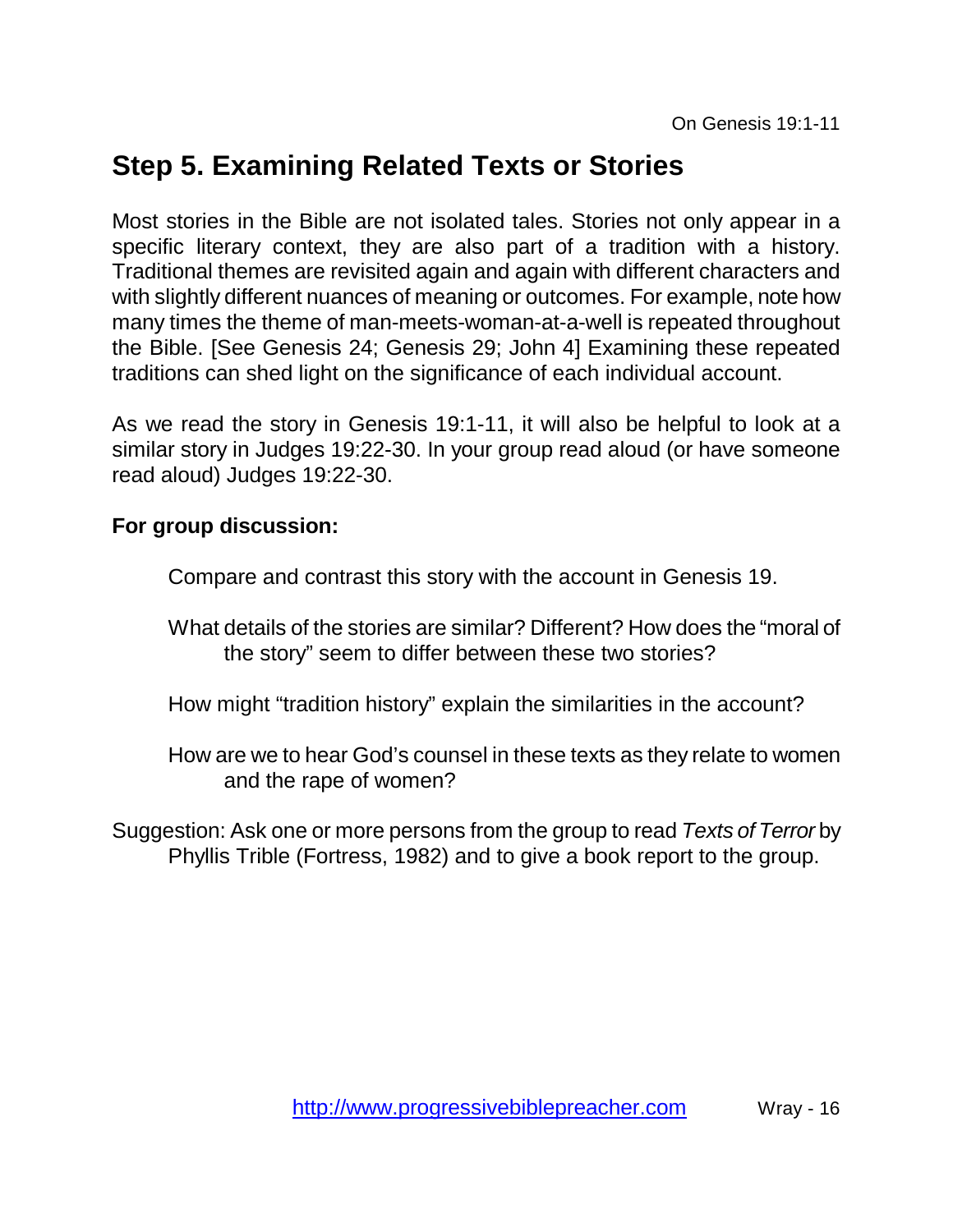## **Step 6. Receiving the Wisdom of the Text**

Reread the story in Genesis 19:1-11 aloud. Revisit the questions you listed in step 2 (see page 7). Based on the study you have done so far, identify

- (a) answers to some of the questions;
- (b) new insights for your own life;
- (c) new questions that have been raised and further study you wish to pursue.

#### **For group discussion:**

- How do your insights compare and contrast with what you have been taught previously about the sins of Sodom?
- Why, do you think, has this story about the abominations of inhospitality and disrespectful boundary crossing (men with angels) been used to justify the condemnation of loving, same-gender relationships?
- Discuss this story as the source of the saying, "You never know when you may be entertaining angels, unaware."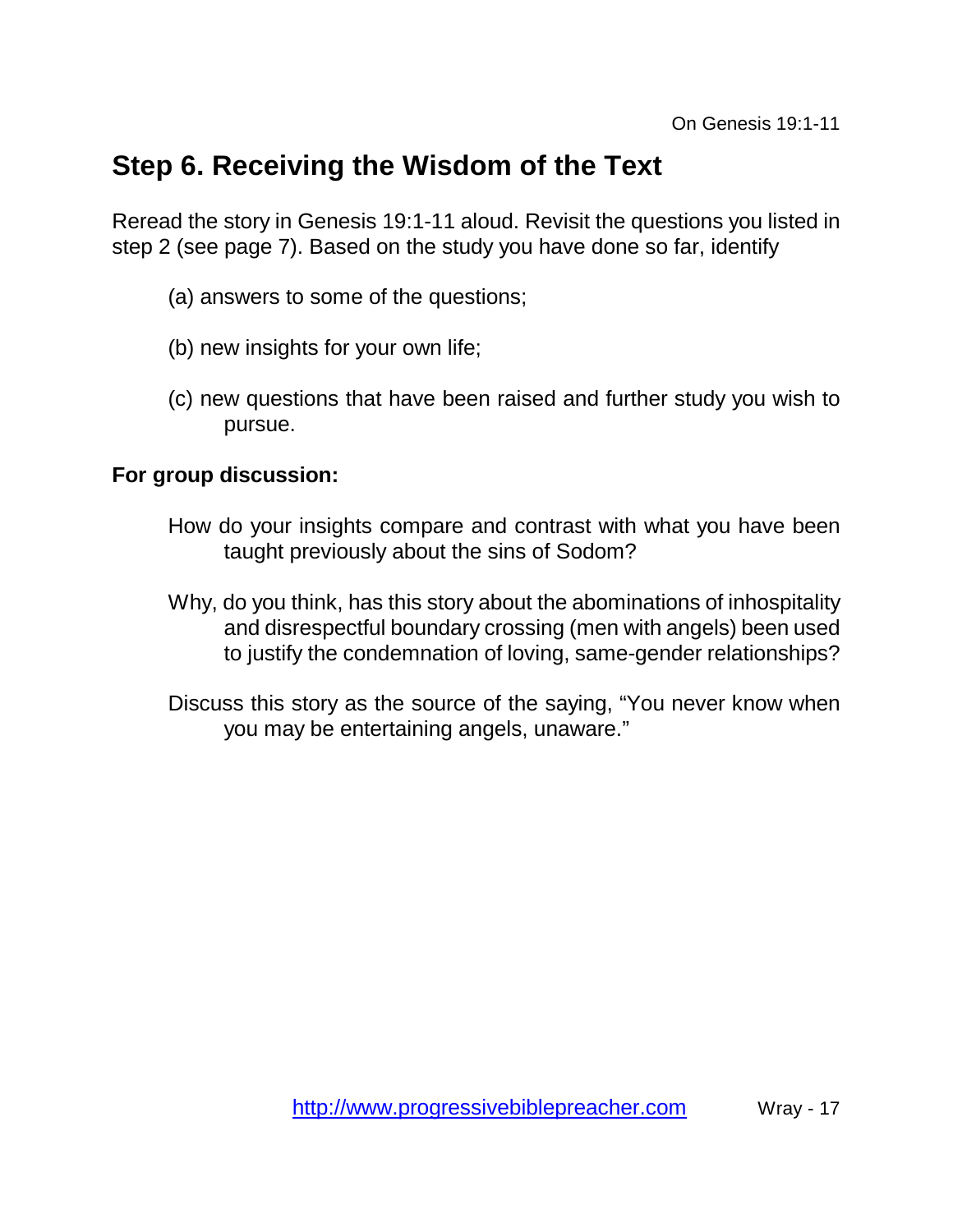## **Step 7. Bringing the Text to Life**

As a group, recreate the drama of the story told in Genesis 18 and 19. Act it out. You may use either the ancient biblical format or a modern setting of the same story. Use all of the research you have done so far to inform your dramatic presentation. If you have a small group, each person may need to take on multiple roles:

 Abraham Sarah 3 "visitors"  $\overline{a}$  Lot's wife 2 angels (= 2 of Abraham's visitors) Lot's 2 daughters all the men of Sodom

After you have finished dramatizing the story, invite each person to discuss her or his feelings from the perspective of the characters each portrayed.

Finally, allow time for silent prayer and reflection. Listen for the Spirit's teaching in the midst of this experience. Write/journal or draw/paint about this experience. [Note to the group leader: Be prepared with paper, pencils, crayons, paint, etc., to facilitate this experience.]

Invite each person to share their writing or art work with the group. Honor each person's feelings and insights; listen and do not challenge. Discuss as a group how this experience added extra dimensions to your hearing of this biblical text.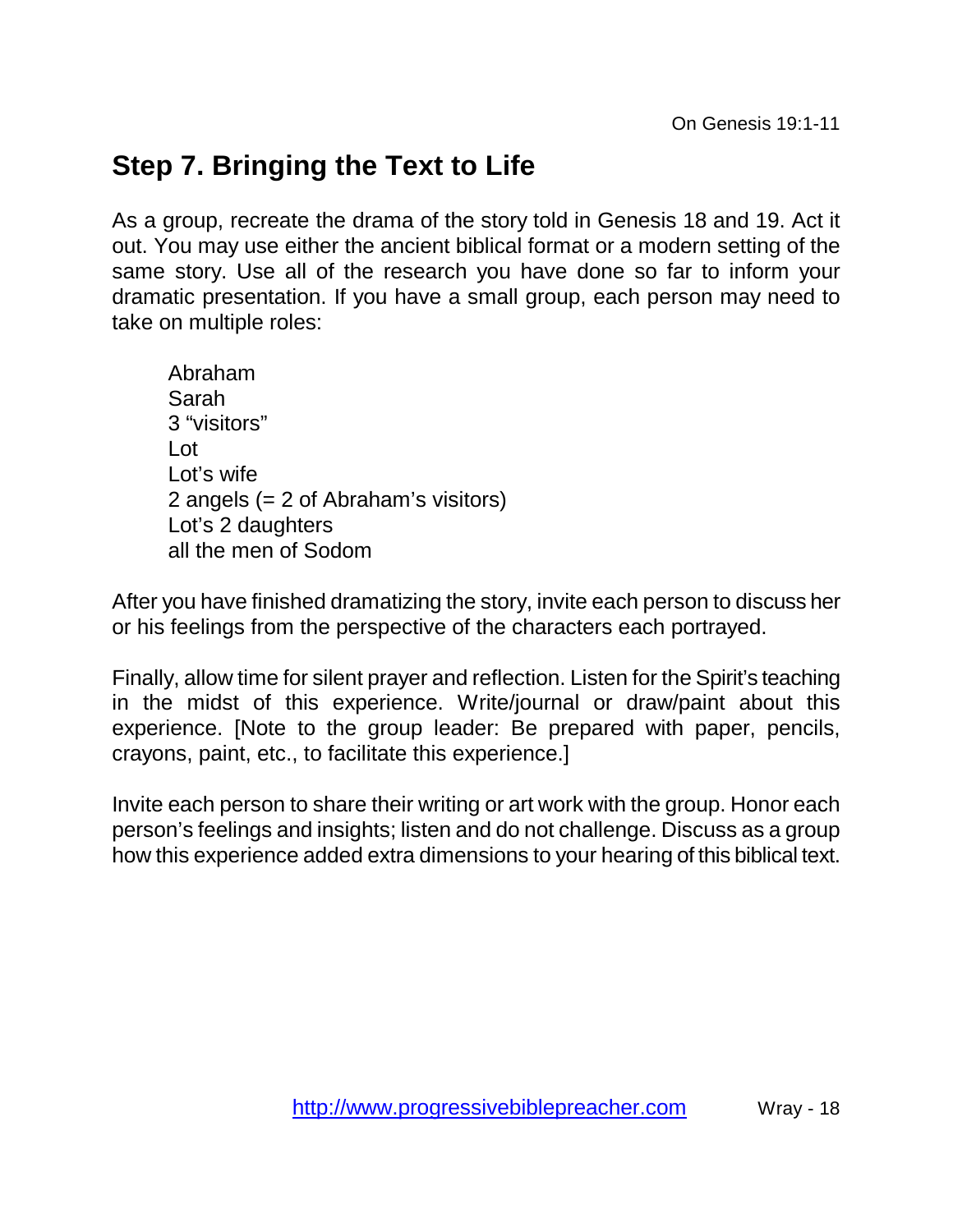## **Step 8. Reflecting after Bible Study**

#### **For group discussion**:

- Name the principles of biblical interpretation that inform your present understanding of this text.
- What have you learned about effective, faithful Bible study from this process?

Note that this Bible study format did not urge Bible students to consult commentaries. Why? While many fine commentaries can be found, the tendency to rely on the wisdom of "professionals" often short-circuits the kind of diligent attention to the text that allows Holy Spirit to open up new insights and challenges in one's life through the text. Commentators may or not be correct in their interpretations. Doing one's own work first, before consulting a commentary provides a foundation for reading that commentary with some wisdom of one's own. In other words, now is the time to check out a commentary or two, if you wish.

Name of commentary(s) consulted **Name of commentary** (s) and  $\blacksquare$ 

Author(s) \_\_\_\_\_\_\_\_\_\_\_\_\_\_\_\_\_\_\_\_\_\_\_\_\_\_\_\_\_\_\_\_\_\_\_\_\_\_\_\_\_\_\_\_\_\_\_\_\_\_\_

Publisher \_\_\_\_\_\_\_\_\_\_\_\_\_\_\_\_\_\_\_\_\_\_\_\_\_\_\_\_\_Publication Date \_\_\_\_\_\_\_\_

#### **For group discussion**:

At what points does the commentary that you consulted confirm or challenge your own insights from your study of the text?

What principles is the commentator using to come to the conclusions presented?

How does this add to your own understanding of this text in particular and of biblical interpretation in general?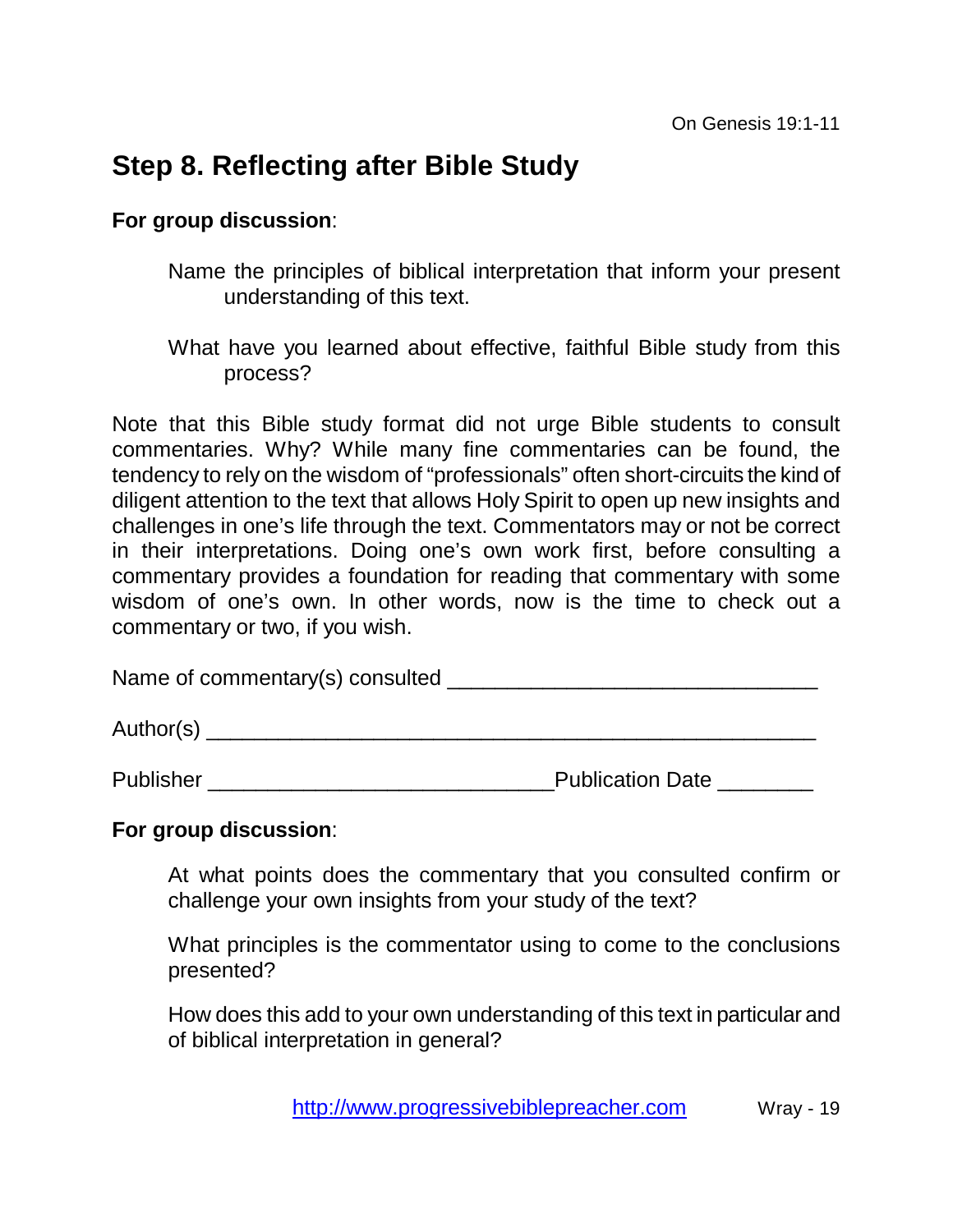## **Appendix**

#### **Notes on Translations, with Examples from Jude**

In the context of exploring the meaning of ancient references to Sodom and Gomorrah, we find ourselves in need of examining another principle of Bible study that is frequently ignored: **every translation is an interpretation.** 

The biblical writers did not speak English or any other modern language that we usually use in our Bible studies. The books that we now recognize as The Bible were written in Hebrew and Aramaic and Greek, and in various dialects of each of those languages.

We do not have any original manuscripts. We only have copies of copies of copies of copies. Each time the manuscript was copied and each time a biblical manuscript was translated from one language to another, the translator had to make decisions about what the original (sic!) text really meant.

And each translator brought his (very few if any were women) social and theological perspective to the text to help him decide how to transfer the meaning from one language to another. While we want to believe that each translator or team of translators had good intentions, we also can recognize that everyone is influenced by the ideas, experiences and doctrines that have informed one's life, ideas and doctrines that may be very different that those of the original story-tellers.

Review again some of my opening statements on Page 6:

Remember that impartial interpretation is not possible. Everyone reads any text, any situation, any received information through lenses that have been tinted by life experiences, received teaching, past experiences.

I am not impartial in my reading and interpretation of scripture. My life experience and received teaching have informed the way I see, hear and understand God's word.

You are not impartial in your reading and interpretation of scripture. Your life experience and received teaching have informed the way you see, hear and understand God's word.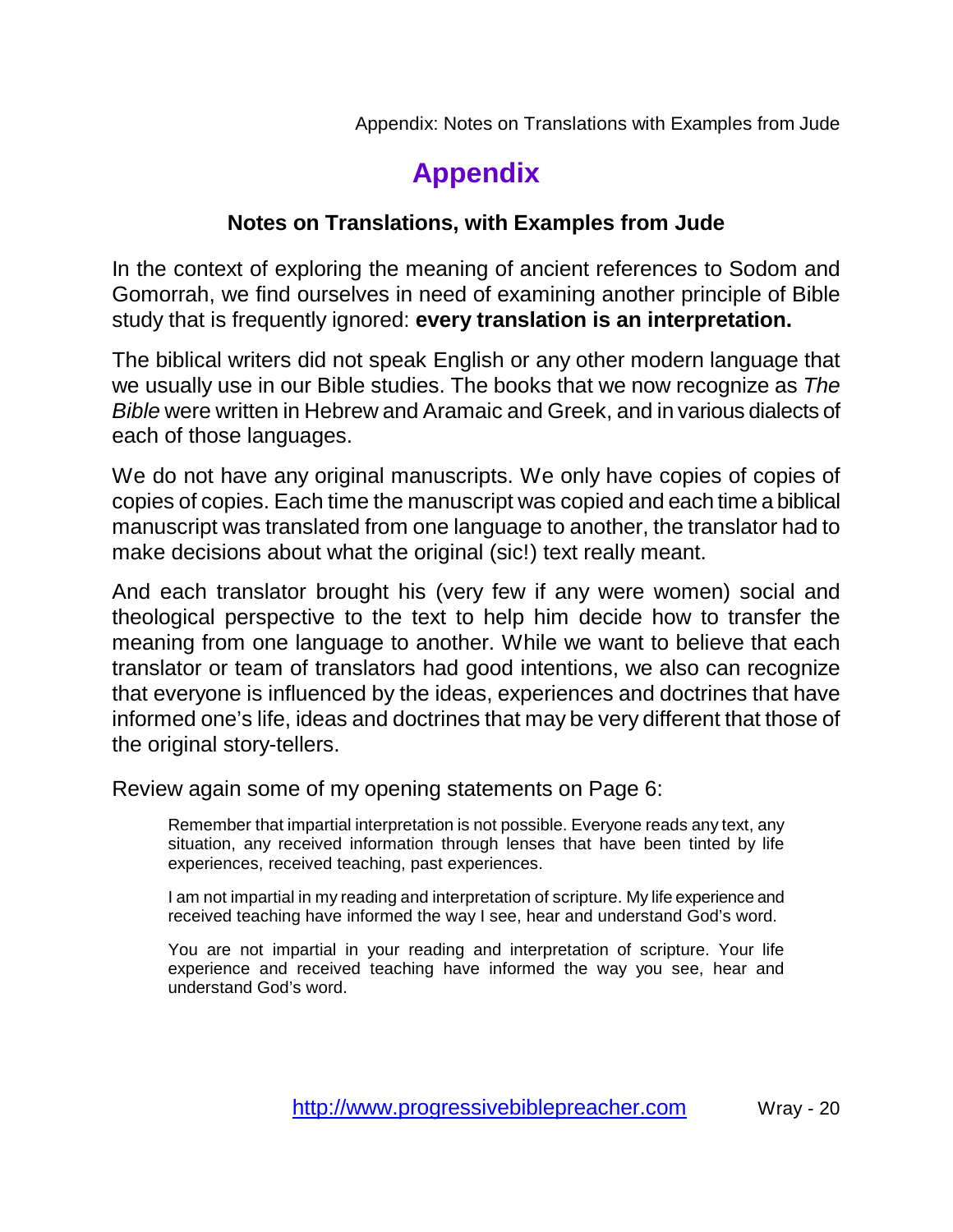Why am I reviewing all of this? Because the Jude text raises some critical questions about translation. Different translations of the Jude text seem to offer very different meanings. How you understand Jude 6-7 may depend on which translation you read.

And which translation you choose to read or are encouraged to read will influence how you understand the text. Most pastors direct their congregations to translations that come from translators who reflect the theological principles taught in that congregation. [Yes, and I call attention to the translation issues because I think many of the translations miss the point of a careful reading of the Greek text and its context.]

One way to counter the tendency to turn to translations that reflect one's own theological bias is to consult/study/read biblical texts in more than one translation. And if you have any knowledge of Greek and Hebrew, use it as you study the scriptures.

A careful look at the Jude text may illuminate the principle that "every translation is an interpretation" and illuminate the meaning of Genesis 19:1-11.

Here are four different translations of Jude 6-7:

And the angels which kept not their first estate, but left their own habitation, he hath reserved in everlasting chains under darkness unto the judgment of the great day. Even as Sodom and Gomorrha, and the cities about them in like manner, giving themselves over to fornication, and going after strange flesh, are set forth for an example, suffering the vengeance of eternal fire.

(King James Version)

And the angels who did not keep their own domain, but abandoned their proper abode, He has kept in eternal bonds under darkness for the judgment of the great day. Just as Sodom and Gomorrah and the cities around them, since they in the same way as these indulged in gross immorality and went after strange flesh, are exhibited as an example, in undergoing the punishment of eternal fire.

(New American Standard)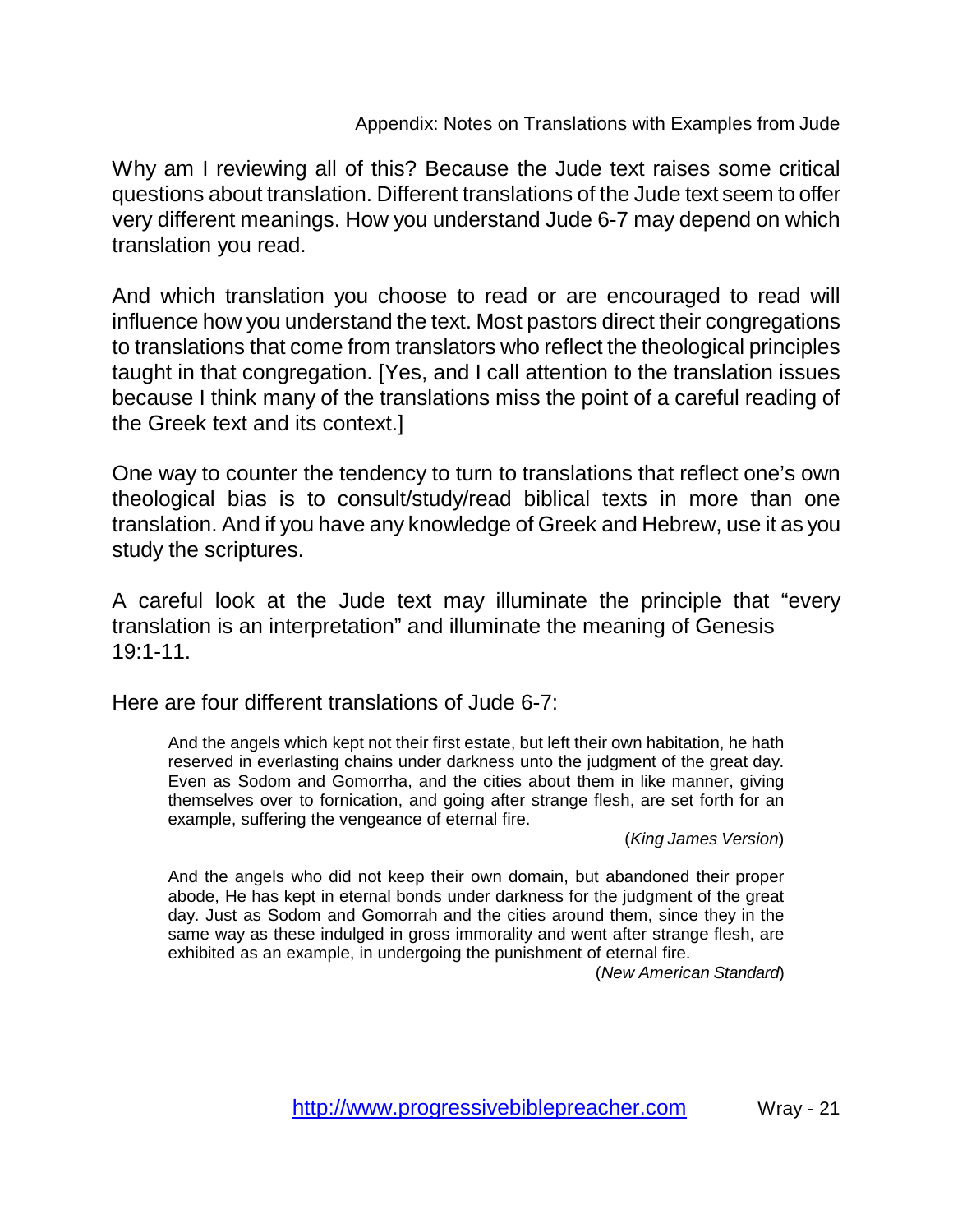And I remind you of the angels who did not stay within the limits of authority God gave them but left the place where they belonged. God has kept them chained in prisons of darkness, waiting for the day of judgment. And don't forget the cities of Sodom and Gomorrah and their neighboring towns, which were filled with sexual immorality and every kind of sexual perversion. Those cities were destroyed by fire and are a warning of the eternal fire that will punish all who are evil. (New Living Translation)

And the angels who did not keep their own position, but left their proper dwelling, he has kept in eternal chains in deepest darkness for the judgment of the great Day. Likewise, Sodom and Gomorrah and the surrounding cities, which, in the same manner as they, indulged in sexual immorality and pursued unnatural lust, serve as an example by undergoing a punishment of eternal fire. (New Revised Standard Version)

#### **Translation / Interpretation Questions:**

For discussion: In what way do the translations seem to yield different meanings? List the questions raised by your groups' examination of the four translations above. Which translation would you choose and why?

My own observations of these verses and translations lead to the following notes. What is meant by "the angels which kept not their first estate, but left their own habitation" / "And the angels who did not keep their own domain, but abandoned their proper abode" / "the angels who did not stay within the limits of authority God gave them" / "the angels who did not keep their own position, but left their proper dwelling"? Unless we understand the ancient stories behind that reference, we may misunderstand.

One clue may be found In Genesis 6:1-4 where we see the remnant of an ancient story about how the "sons of God" (angels?) came down and had intercourse with the daughters of humans. Immediately after that, in Genesis 6:5 we hear of God's observation of the wickedness of humankind and God's plan to exterminate all human life.

Intercourse between humans and angels became a major taboo in the culture, worthy of the greatest imaginable punishment. With that story in mind, we can read Jude with a little more understanding.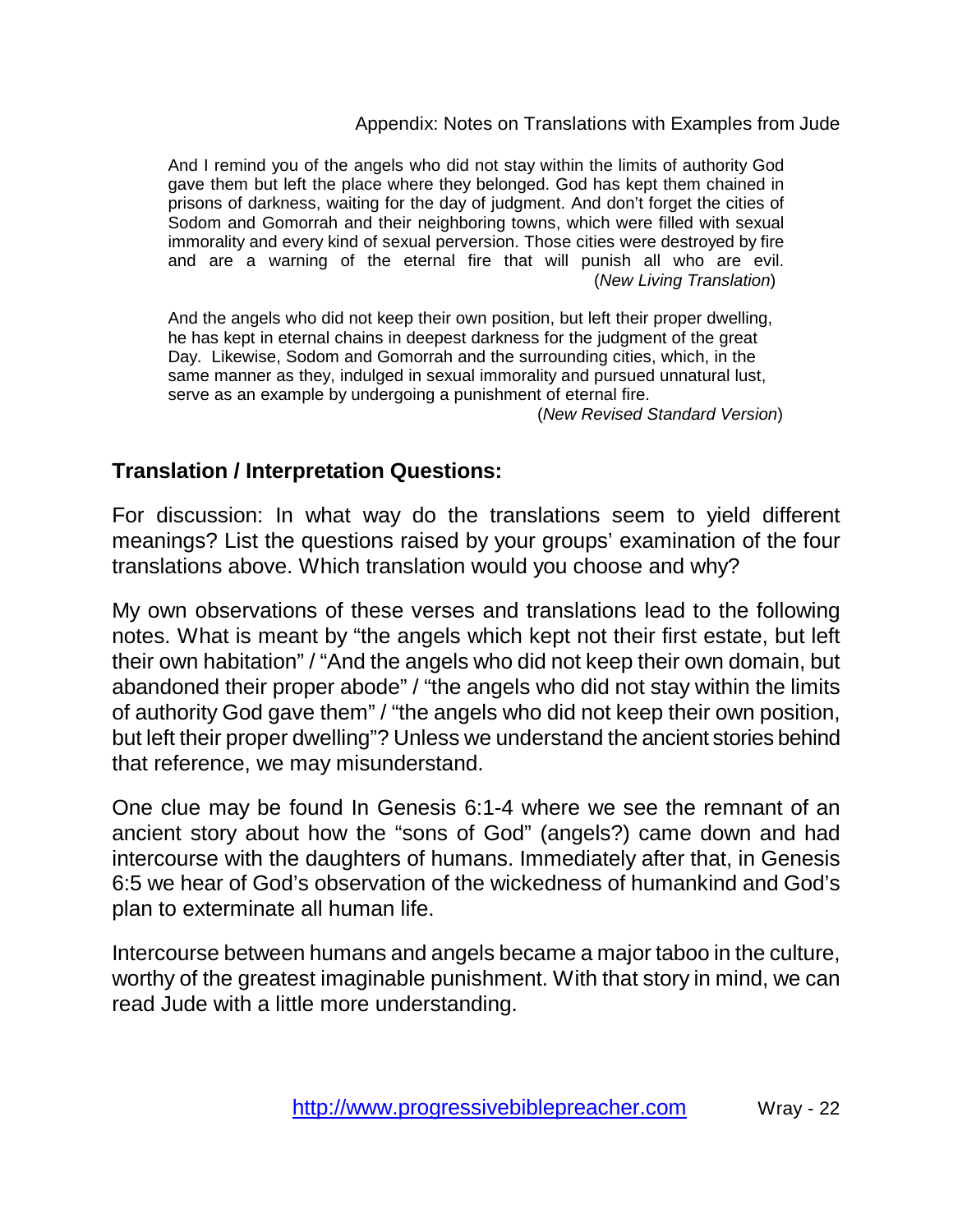The Greek text identifies the men in Sodom and Gomorrah as, like the angels who were condemned by God, those who lusted after "strange flesh" (Gk: sarkos heteras). In other words, the men in Sodom were persons who wanted intercourse with angels. If we know that ancient story and prohibition, the Jude text begins to make more sense. The gross sexual immorality identified by Jude (and which matches a careful reading of Genesis 19) was the desire of humans to have intercourse with the angels who were visiting Lot. Such an abomination was the prime example of lack of the hospitality required by the ancient Near East cultures, and worthy of God's worst judgment.

In  $20<sup>th</sup>$  and  $21<sup>st</sup>$ -century cultures that have obsessed about homosexuality, it has been easy to interpret the Greek phrase about "going after strange flesh" (KJV and NAS) as "every kind of sexual perversion" (NLT) and "pursued unnatural lust" (NRSV), and to read that translation as referring to homosexuality. That translation / interpretation, while supporting many persons' theological beliefs, does not faithfully render the point either of Jude 6-7 or of Genesis 19:1-11.